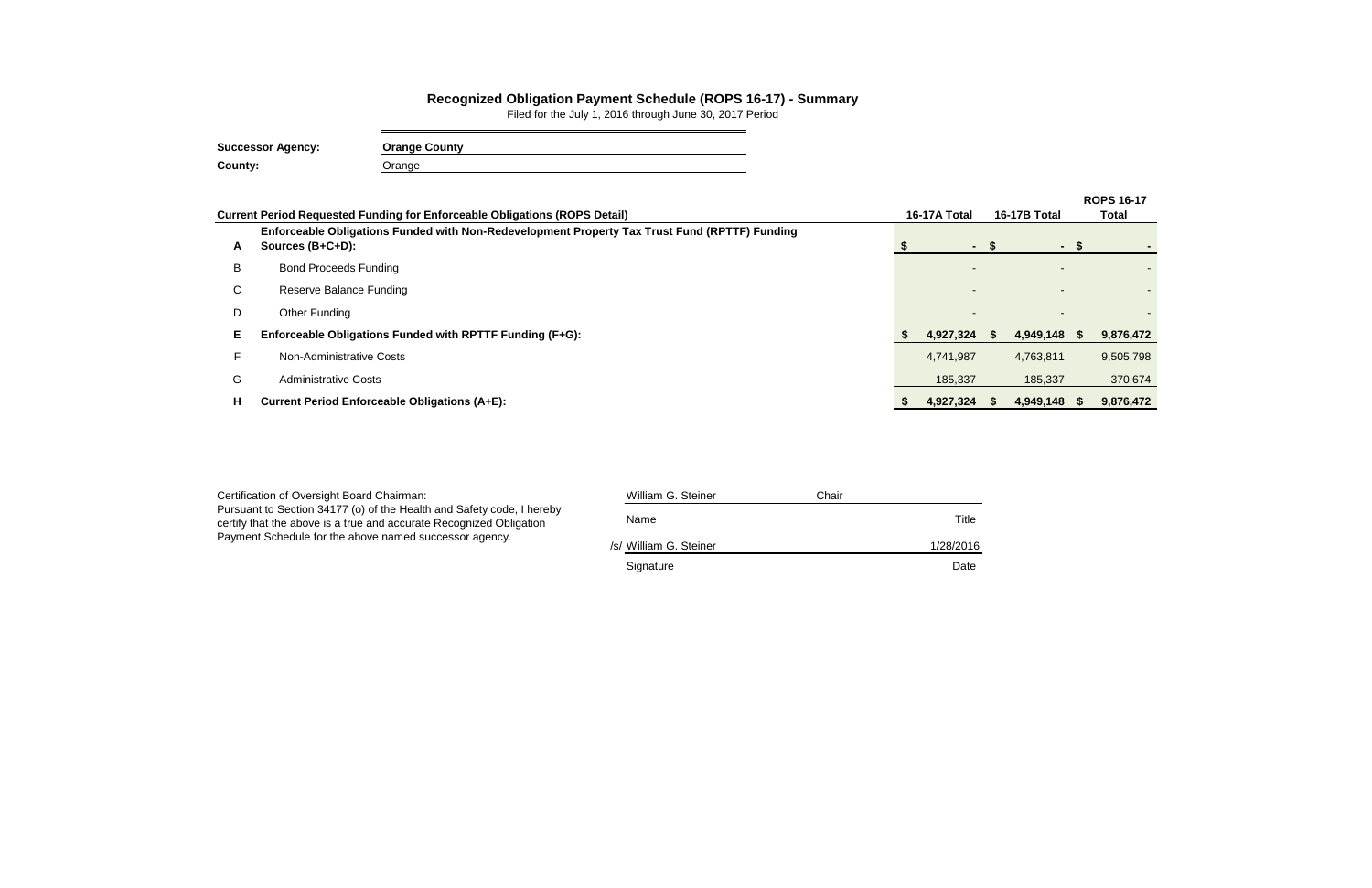|                                                                                        |                                                   |                                             |                                               |                                                     |                                                                    |                              | Orange County Recognized Obligation Payment Schedule (ROPS 16-17) - ROPS Detail |                                                                 |                                    |                      |                                           |             |              |              |                    |   |                                           |             |                              |                                     |
|----------------------------------------------------------------------------------------|---------------------------------------------------|---------------------------------------------|-----------------------------------------------|-----------------------------------------------------|--------------------------------------------------------------------|------------------------------|---------------------------------------------------------------------------------|-----------------------------------------------------------------|------------------------------------|----------------------|-------------------------------------------|-------------|--------------|--------------|--------------------|---|-------------------------------------------|-------------|------------------------------|-------------------------------------|
|                                                                                        |                                                   |                                             |                                               |                                                     |                                                                    |                              |                                                                                 |                                                                 | July 1, 2016 through June 30, 2017 |                      |                                           |             |              |              |                    |   |                                           |             |                              |                                     |
|                                                                                        |                                                   |                                             |                                               |                                                     |                                                                    |                              |                                                                                 |                                                                 | (Report Amounts in Whole Dollars)  |                      |                                           |             |              |              |                    |   |                                           |             |                              |                                     |
|                                                                                        |                                                   |                                             |                                               |                                                     |                                                                    |                              |                                                                                 |                                                                 |                                    |                      |                                           |             |              |              |                    |   |                                           |             |                              |                                     |
| $\overline{A}$<br>B.                                                                   | C                                                 | D                                           | E                                             | F                                                   | G                                                                  | H                            | $\blacksquare$                                                                  | J                                                               | K                                  |                      | M                                         |             | $\Omega$     |              | $\mathbf Q$        | R |                                           |             | $\mathbf{u}$<br>$\mathbf{v}$ | W                                   |
|                                                                                        |                                                   |                                             |                                               |                                                     |                                                                    |                              |                                                                                 |                                                                 |                                    |                      |                                           | 16-17A      |              |              |                    |   |                                           | 16-17B      |                              |                                     |
|                                                                                        |                                                   |                                             |                                               |                                                     |                                                                    |                              |                                                                                 |                                                                 |                                    |                      | Non-Redevelopment Property Tax Trust Fund |             |              |              |                    |   | Non-Redevelopment Property Tax Trust Fund |             |                              |                                     |
|                                                                                        |                                                   |                                             |                                               |                                                     |                                                                    |                              |                                                                                 |                                                                 |                                    |                      | (Non-RPTTF)                               |             |              | <b>RPTTF</b> |                    |   | (Non-RPTTF)                               |             | RPTTF                        |                                     |
|                                                                                        |                                                   | Contract/Agreement<br><b>Execution Date</b> | Contract/Agreement<br><b>Termination Date</b> |                                                     | <b>Description/Project Scope</b>                                   |                              | <b>Total Outstanding</b><br>Debt or Obligation                                  | Retired                                                         | ROPS 16-17                         |                      |                                           | Other Funds | Non-Admin    | Admin        | 16-17A             |   |                                           | Other Funds | Admin                        | 16-17B                              |
| Project Name/Debt Obligation<br>Item #                                                 | <b>Obligation Type</b>                            |                                             |                                               | Payee                                               |                                                                    | Project Area                 | 35,847,291                                                                      |                                                                 | Total<br>9,876,472                 | <b>Bond Proceeds</b> | Reserve Balance                           |             | 4,741,987    | 185,337      | Total<br>4,927,324 |   | Bond Proceeds Reserve Balance             |             | Non-Admin<br>4,763,811       | Total<br>185,337 \$<br>4,949,148    |
| 2 Agency Administration                                                                | Admin Costs                                       | 1/1/2014                                    | 6/30/2014                                     | ounty of Orange                                     | Staff Salaries, Benefits, etc.                                     | SAH/NDAPP                    | 320,000                                                                         | N                                                               | 320,000                            |                      |                                           |             |              | 160,000      | 160,000            |   |                                           |             |                              | 160,000<br>160,000                  |
| Annexation Agreement<br>4 Annexation Agreement (interest)                              | Miscellaneous<br>Miscellaneous                    | 7/6/1999<br>/6/1999                         | 12/31/2099<br>12/31/2099                      | City of Lake Forest<br>City of Lake Forest          | Property Tax Allocation<br>Interest Earned On Property             | <b>NDAPP</b><br><b>NDAPP</b> | 4,716,921                                                                       | $N$  <br>N.                                                     | 4,716,921                          |                      |                                           |             | 4,716,921    |              | 4,716,921          |   |                                           |             |                              |                                     |
|                                                                                        |                                                   |                                             |                                               |                                                     | <b>Tax Allocation</b>                                              |                              |                                                                                 |                                                                 |                                    |                      |                                           |             |              |              |                    |   |                                           |             |                              |                                     |
| Special Counsel                                                                        | Professional Services                             | 6/23/2009                                   | 12/31/2099                                    | Burke, Williams, Sorensen                           | Special Counsel to Successor Agency SAH/NDAPP                      |                              |                                                                                 | N                                                               |                                    |                      |                                           |             |              |              |                    |   |                                           |             |                              | $\mathbf{s}$                        |
| 6 Special Counsel                                                                      | Professional Services                             | 6/23/2009                                   | 12/31/2099                                    | Goldfarb & Lipman                                   | Special Counsel to Successor Agency SAH/NDAPP                      |                              |                                                                                 | N.                                                              |                                    |                      |                                           |             |              |              |                    |   |                                           |             |                              |                                     |
| 18 Bankruptcy Recovery Contribution Miscellaneous                                      |                                                   | 7/1/1996                                    | 9/30/2016                                     | County General Fund                                 | Per Health and Safety Code 33670.9                                 | SAH/NDAPP                    |                                                                                 | N                                                               |                                    |                      |                                           |             |              |              |                    |   |                                           |             |                              | $\mathbb{R}$                        |
| 19 Bond Debt Service Project Cost                                                      | ees                                               | 3/1/2002                                    | 9/1/2023                                      | County of Orange                                    | reasury Investment Charge                                          | SAH/NDAPP                    | 5,512                                                                           | N                                                               | 5,512<br>$\sqrt{s}$                |                      |                                           |             | 2,756        |              | 2,756              |   |                                           |             | 2,756                        | 2,756<br><b>S</b>                   |
| 20 Bond Debt Service Project Cost                                                      | Fees                                              | 3/1/2002                                    | 9/30/2015                                     | reasurer/Tax Collector                              | David Taussig & Associates Bond Continuing Disclosure Service      | SAH/NDAPP                    |                                                                                 | Y                                                               |                                    |                      |                                           |             |              |              |                    |   |                                           |             |                              |                                     |
|                                                                                        |                                                   |                                             |                                               |                                                     |                                                                    |                              |                                                                                 |                                                                 |                                    |                      |                                           |             |              |              |                    |   |                                           |             |                              |                                     |
| 21 Bond Debt Service Project Cost<br>22 Bond Debt Service Project Cost                 | Fees<br>Fees                                      | 8/1/2014<br>3/1/2002                        | 7/31/2019<br>9/1/2023                         | <b>BLX</b><br>US Bank                               | Arbitrage Calculation and Reporting<br><b>Bank Trustee Service</b> | SAH/NDAPP<br>SAH/NDAPP       | 920<br>6,670                                                                    | N<br>N                                                          | 920<br>6.670                       |                      |                                           |             | 460<br>2,875 |              | 460<br>2,875       |   |                                           |             | 460<br>3,795                 | $\frac{460}{3,795}$<br>∣ ⊄          |
| 23 Bond Debt Service Project Cost                                                      | Fees                                              | 4/23/2013                                   | 4/22/2016                                     | Stradling, Yocca, Carlson,                          | <b>Bond Counsel</b>                                                | SAH/NDAPP                    | 17,250                                                                          | N                                                               | 17,250                             |                      |                                           |             | 8,625        |              | 8,625              |   |                                           |             | 8,625                        | 8,625                               |
| 24 General Counsel - Debt Service                                                      | Fees                                              | 4/23/2013                                   | 4/18/2013                                     | रauth<br>Orrick, Herrington, Sutcliffe Bond Counsel |                                                                    | SAH/NDAPP                    | 17,250                                                                          | N                                                               | 17,250                             |                      |                                           |             | 8,625        |              | 8,625              |   |                                           |             | 8,625                        | 8,625<br>I \$                       |
| 25 Bond Administration                                                                 | Fees                                              | 3/1/2002                                    | 9/1/2023                                      | County of Orange                                    | Staff Salaries and Benefits                                        | SAH/NDAPP                    | 50,674                                                                          | N \$                                                            | 50,674                             |                      |                                           |             |              | $25,337$ \$  | 25,337             |   |                                           |             |                              | 25,337<br>$25,337$ \$               |
| 27 Housing Entity Admin Allowance<br>41 2014 Tax Allocation Bonds                      | <b>Admin Costs</b><br>Bonds Issued After 12/31/10 | 1/1/2014<br>1/9/2014                        | 7/1/2018<br>9/1/2023                          | <b>Irange County Housing</b><br>U.S. Bank           | Admin Fee per AB 471<br>Principal and Interest Debt service for    | <b>SAH</b>                   | 18,985,750                                                                      | N.<br>N.                                                        | 2,713,750                          |                      |                                           |             |              |              |                    |   |                                           |             | 2,713,75                     | 2,713,750                           |
|                                                                                        |                                                   |                                             |                                               |                                                     | 2014 Santa Ana Heights Tax Allocation                              |                              |                                                                                 |                                                                 |                                    |                      |                                           |             |              |              |                    |   |                                           |             |                              |                                     |
| 42 2014 Tax Allocation Bonds                                                           | Bonds Issued After 12/31/10 9/20/2014             |                                             | 9/1/2022                                      | U.S. Bank                                           | Bonds.<br>Principal and Interest Debt service for NDAPP            |                              | 11,722,894                                                                      | N                                                               | 2,024,075                          |                      |                                           |             |              |              |                    |   |                                           |             | 2,024,07                     | 2,024,075                           |
|                                                                                        |                                                   |                                             |                                               |                                                     | 2014 NDAPP Tax Allocation Bonds                                    |                              |                                                                                 |                                                                 |                                    |                      |                                           |             |              |              |                    |   |                                           |             |                              |                                     |
| 43 Bond Debt Service Project Cost<br>44                                                | Fees                                              | 12/1/2015                                   | 12/1/2018                                     | <b>Applied Best Practices</b>                       | <b>Bond Continuing Disclosure Service</b>                          | SAH/NDAPP                    | 3,450                                                                           | $N$ $\blacksquare$<br>$N$ $\sqrt{s}$                            | 3,450                              |                      |                                           |             | 1.725        |              | 1.725              |   |                                           |             | 1.725                        | 1,725<br>$\mathbb{R}$<br>$\sqrt{2}$ |
| 45                                                                                     |                                                   |                                             |                                               |                                                     |                                                                    |                              |                                                                                 | $N$   :                                                         |                                    |                      |                                           |             |              |              |                    |   |                                           |             |                              |                                     |
| 46<br>47                                                                               |                                                   |                                             |                                               |                                                     |                                                                    |                              |                                                                                 | $N$ $S$                                                         |                                    |                      |                                           |             |              |              |                    |   |                                           |             |                              | ∣ \$<br>$\mathbb{R}$                |
| 48                                                                                     |                                                   |                                             |                                               |                                                     |                                                                    |                              |                                                                                 | $N$ $s$                                                         |                                    |                      |                                           |             |              |              |                    |   |                                           |             |                              | $\mathbb{R}$                        |
| 49<br>50                                                                               |                                                   |                                             |                                               |                                                     |                                                                    |                              |                                                                                 | $N$ $\sqrt{s}$<br>N                                             |                                    |                      |                                           |             |              |              |                    |   |                                           |             |                              | IS.                                 |
| 51                                                                                     |                                                   |                                             |                                               |                                                     |                                                                    |                              |                                                                                 | $N \quad$ $\mid$ 3                                              |                                    |                      |                                           |             |              |              |                    |   |                                           |             |                              | IS.                                 |
| 52                                                                                     |                                                   |                                             |                                               |                                                     |                                                                    |                              |                                                                                 | N <sub>S</sub><br>$N$ $\sqrt{s}$                                |                                    |                      |                                           |             |              |              |                    |   |                                           |             |                              | $\sqrt{S}$<br>$\sqrt{S}$            |
| 53<br>54                                                                               |                                                   |                                             |                                               |                                                     |                                                                    |                              |                                                                                 | $N$ $S$                                                         |                                    |                      |                                           |             |              |              |                    |   |                                           |             |                              | ISI                                 |
| 55                                                                                     |                                                   |                                             |                                               |                                                     |                                                                    |                              |                                                                                 | $N$ $s$                                                         |                                    |                      |                                           |             |              |              |                    |   |                                           |             |                              | IS.<br>$\mathbb{R}$                 |
| 56<br>57                                                                               |                                                   |                                             |                                               |                                                     |                                                                    |                              |                                                                                 | $N$ \$                                                          |                                    |                      |                                           |             |              |              |                    |   |                                           |             |                              | $\sqrt{2}$                          |
| 58                                                                                     |                                                   |                                             |                                               |                                                     |                                                                    |                              |                                                                                 | $N$ $\sqrt{S}$                                                  |                                    |                      |                                           |             |              |              |                    |   |                                           |             |                              | ∣ SS.                               |
| 59<br>60                                                                               |                                                   |                                             |                                               |                                                     |                                                                    |                              |                                                                                 | $N$ $\sqrt{S}$<br>$N$ $S$                                       |                                    |                      |                                           |             |              |              |                    |   |                                           |             |                              | $\mathbb{R}$                        |
| 61                                                                                     |                                                   |                                             |                                               |                                                     |                                                                    |                              |                                                                                 | $N$ \$                                                          |                                    |                      |                                           |             |              |              |                    |   |                                           |             |                              | $\overline{\mathbf{s}}$             |
| 62<br>63                                                                               |                                                   |                                             |                                               |                                                     |                                                                    |                              |                                                                                 | N <sub>\$</sub><br>$N$ \$                                       |                                    |                      |                                           |             |              |              |                    |   |                                           |             |                              | <b>S</b><br><b>S</b>                |
| 64                                                                                     |                                                   |                                             |                                               |                                                     |                                                                    |                              |                                                                                 | $N$ $S$                                                         |                                    |                      |                                           |             |              |              |                    |   |                                           |             |                              | $\sqrt{S}$                          |
| 65<br>66                                                                               |                                                   |                                             |                                               |                                                     |                                                                    |                              |                                                                                 | $N$ $\sqrt{s}$<br>$N$ $S$                                       |                                    |                      |                                           |             |              |              |                    |   |                                           |             |                              | $\sqrt{S}$<br>IS.                   |
| 67                                                                                     |                                                   |                                             |                                               |                                                     |                                                                    |                              |                                                                                 | $N$ \$                                                          |                                    |                      |                                           |             |              |              |                    |   |                                           |             |                              | l\$                                 |
| 68                                                                                     |                                                   |                                             |                                               |                                                     |                                                                    |                              |                                                                                 | $N$ $S$<br>N                                                    |                                    |                      |                                           |             |              |              |                    |   |                                           |             |                              | $\sqrt{S}$                          |
| $\frac{69}{70}$                                                                        |                                                   |                                             |                                               |                                                     |                                                                    |                              |                                                                                 | $N$ $\sqrt{S}$                                                  |                                    |                      |                                           |             |              |              |                    |   |                                           |             |                              |                                     |
|                                                                                        |                                                   |                                             |                                               |                                                     |                                                                    |                              |                                                                                 | $N$ \$<br>$N$ $\sqrt{S}$                                        |                                    |                      |                                           |             |              |              |                    |   |                                           |             |                              | IS.<br>$\mathsf{s}$                 |
| - IZZ<br>- IZZ<br>- IZZ 75 76 77 78 전<br>- IZZ 76 77 78 전                              |                                                   |                                             |                                               |                                                     |                                                                    |                              |                                                                                 | $N$ \$                                                          |                                    |                      |                                           |             |              |              |                    |   |                                           |             |                              | $\sqrt{S}$                          |
|                                                                                        |                                                   |                                             |                                               |                                                     |                                                                    |                              |                                                                                 | $N$ $\sqrt{S}$<br>$N$ $\sqrt{s}$                                |                                    |                      |                                           |             |              |              |                    |   |                                           |             |                              | $\mathsf{S}$<br>IS-                 |
|                                                                                        |                                                   |                                             |                                               |                                                     |                                                                    |                              |                                                                                 | N   \$                                                          |                                    |                      |                                           |             |              |              |                    |   |                                           |             |                              | $\sqrt{S}$                          |
|                                                                                        |                                                   |                                             |                                               |                                                     |                                                                    |                              |                                                                                 | N <sub>\$</sub><br>$N$ \$                                       |                                    |                      |                                           |             |              |              |                    |   |                                           |             |                              | $\sqrt{S}$<br>$\sqrt{S}$            |
|                                                                                        |                                                   |                                             |                                               |                                                     |                                                                    |                              |                                                                                 | $N$ \$                                                          |                                    |                      |                                           |             |              |              |                    |   |                                           |             |                              | $\sqrt{S}$                          |
| 80<br>$\overline{81}$                                                                  |                                                   |                                             |                                               |                                                     |                                                                    |                              |                                                                                 | $N$ $\sqrt{S}$<br>$N$ \$                                        |                                    |                      |                                           |             |              |              |                    |   |                                           |             |                              | $\sqrt{S}$<br>$\sqrt{S}$            |
|                                                                                        |                                                   |                                             |                                               |                                                     |                                                                    |                              |                                                                                 | $N$ \$                                                          |                                    |                      |                                           |             |              |              |                    |   |                                           |             |                              | $\sqrt{S}$                          |
| $\begin{array}{r} \n 81 \\  \hline\n 82 \\  \hline\n 83 \\  \hline\n 84\n \end{array}$ |                                                   |                                             |                                               |                                                     |                                                                    |                              |                                                                                 | $N$ $\sqrt{S}$<br>$N$ $\sqrt{S}$                                |                                    |                      |                                           |             |              |              |                    |   |                                           |             |                              | <b>S</b><br>$\mathsf{S}$            |
| $\begin{array}{r} 85 \\ \hline 86 \end{array}$                                         |                                                   |                                             |                                               |                                                     |                                                                    |                              |                                                                                 | N \$                                                            |                                    |                      |                                           |             |              |              |                    |   |                                           |             |                              | $\sqrt{S}$                          |
|                                                                                        |                                                   |                                             |                                               |                                                     |                                                                    |                              |                                                                                 | $N$ \$<br>N <sub>S</sub>                                        |                                    |                      |                                           |             |              |              |                    |   |                                           |             |                              | $\sqrt{S}$<br>$\sqrt{S}$            |
| 86<br>87<br>88<br>89<br>90                                                             |                                                   |                                             |                                               |                                                     |                                                                    |                              |                                                                                 | N   \$                                                          |                                    |                      |                                           |             |              |              |                    |   |                                           |             |                              | l Si                                |
|                                                                                        |                                                   |                                             |                                               |                                                     |                                                                    |                              |                                                                                 | $N$ $\sqrt{s}$<br>$N$ $S$                                       |                                    |                      |                                           |             |              |              |                    |   |                                           |             |                              | $\mathsf{S}$<br>$\sqrt{s}$          |
|                                                                                        |                                                   |                                             |                                               |                                                     |                                                                    |                              |                                                                                 | $N$ \$                                                          |                                    |                      |                                           |             |              |              |                    |   |                                           |             |                              | $\sqrt{S}$                          |
|                                                                                        |                                                   |                                             |                                               |                                                     |                                                                    |                              |                                                                                 | $N$ \$                                                          |                                    |                      |                                           |             |              |              |                    |   |                                           |             |                              | $\sqrt{S}$                          |
|                                                                                        |                                                   |                                             |                                               |                                                     |                                                                    |                              |                                                                                 | $N$ \$<br>$N$ \$                                                |                                    |                      |                                           |             |              |              |                    |   |                                           |             |                              | $\sqrt{S}$<br>$\sqrt{s}$            |
|                                                                                        |                                                   |                                             |                                               |                                                     |                                                                    |                              |                                                                                 | N <sub>S</sub>                                                  |                                    |                      |                                           |             |              |              |                    |   |                                           |             |                              | $\mathsf{S}$                        |
|                                                                                        |                                                   |                                             |                                               |                                                     |                                                                    |                              |                                                                                 | $N$ \$<br>$N$ $\sqrt{S}$                                        |                                    |                      |                                           |             |              |              |                    |   |                                           |             |                              | $\sqrt{S}$<br>$\mathsf{S}$          |
|                                                                                        |                                                   |                                             |                                               |                                                     |                                                                    |                              |                                                                                 | $N$ \$                                                          |                                    |                      |                                           |             |              |              |                    |   |                                           |             |                              | $5 -$                               |
|                                                                                        |                                                   |                                             |                                               |                                                     |                                                                    |                              |                                                                                 | $N$ $\sqrt{S}$<br>$N$ $S$                                       |                                    |                      |                                           |             |              |              |                    |   |                                           |             |                              | $\mathsf{S}$<br>IS.                 |
|                                                                                        |                                                   |                                             |                                               |                                                     |                                                                    |                              |                                                                                 | $N$ \$                                                          |                                    |                      |                                           |             |              |              |                    |   |                                           |             |                              | $\sqrt{S}$                          |
|                                                                                        |                                                   |                                             |                                               |                                                     |                                                                    |                              |                                                                                 | $\begin{array}{c c}\nN & \text{S} \\ N & \text{S}\n\end{array}$ |                                    |                      |                                           |             |              |              |                    |   |                                           |             |                              | $\sqrt{S}$<br>$\sqrt{S}$            |
|                                                                                        |                                                   |                                             |                                               |                                                     |                                                                    |                              |                                                                                 |                                                                 |                                    |                      |                                           |             |              |              |                    |   |                                           |             |                              |                                     |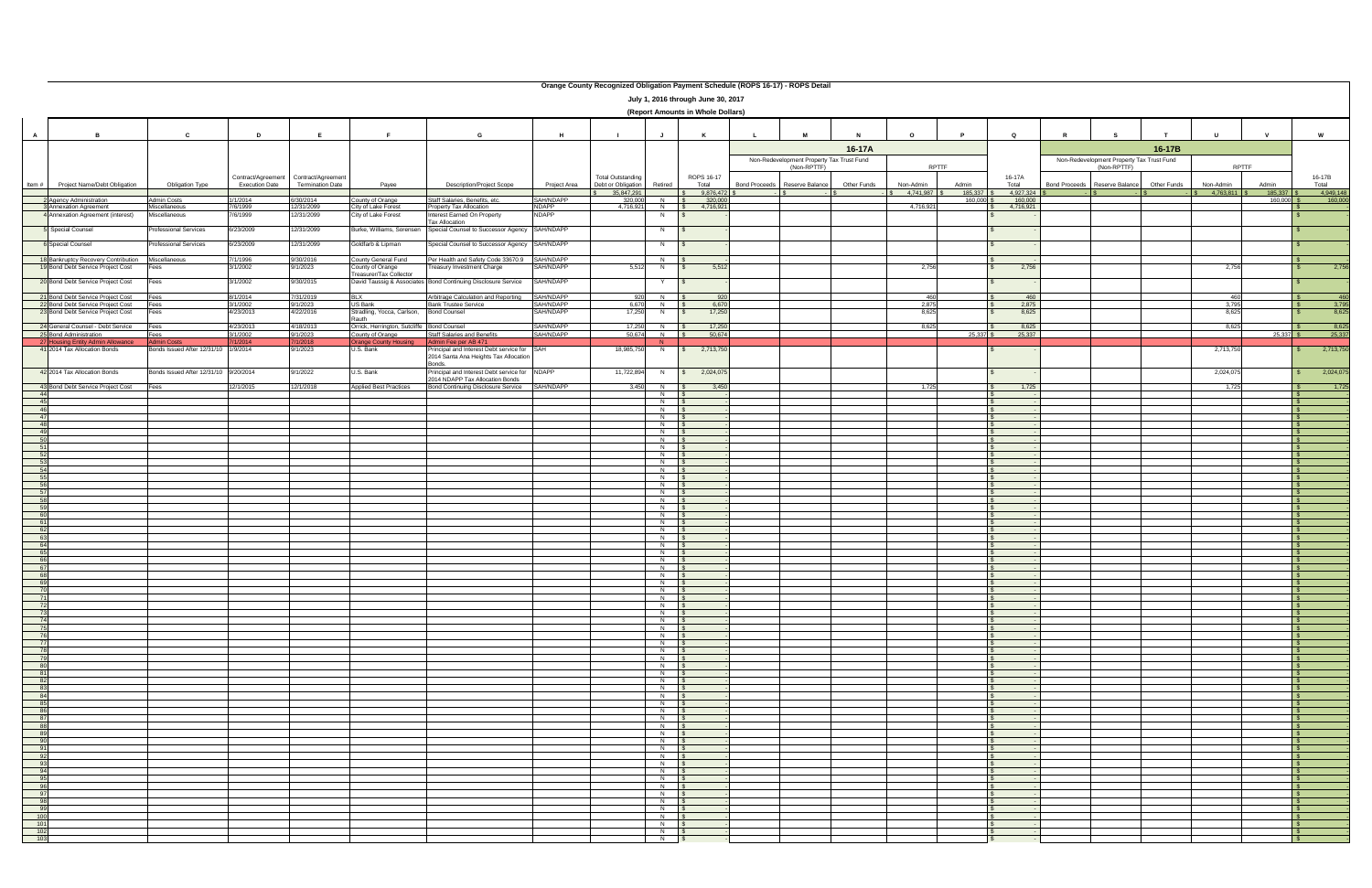|          |                              |                 |                                       |                         |       |                                  |              |                          |         |                                    | Orange County Recognized Obligation Payment Schedule (ROPS 16-17) - ROPS Detail |             |           |              |        |                                                          |             |              |       |        |
|----------|------------------------------|-----------------|---------------------------------------|-------------------------|-------|----------------------------------|--------------|--------------------------|---------|------------------------------------|---------------------------------------------------------------------------------|-------------|-----------|--------------|--------|----------------------------------------------------------|-------------|--------------|-------|--------|
|          |                              |                 |                                       |                         |       |                                  |              |                          |         | July 1, 2016 through June 30, 2017 |                                                                                 |             |           |              |        |                                                          |             |              |       |        |
|          |                              |                 |                                       |                         |       |                                  |              |                          |         | (Report Amounts in Whole Dollars)  |                                                                                 |             |           |              |        |                                                          |             |              |       |        |
|          |                              |                 |                                       |                         |       |                                  |              |                          |         |                                    |                                                                                 |             |           |              |        |                                                          |             |              |       |        |
|          |                              |                 |                                       |                         |       |                                  |              |                          |         |                                    |                                                                                 | 16-17A      |           |              |        |                                                          | 16-17B      |              |       |        |
|          |                              |                 |                                       |                         |       |                                  |              |                          |         |                                    | Non-Redevelopment Property Tax Trust Fund<br>(Non-RPTTF)                        |             |           | <b>RPTTF</b> |        | Non-Redevelopment Property Tax Trust Fund<br>(Non-RPTTF) |             | <b>RPTTI</b> |       |        |
|          |                              |                 | Contract/Agreement Contract/Agreement |                         |       |                                  |              | <b>Total Outstanding</b> |         | ROPS 16-17                         |                                                                                 |             |           |              | 16-17A |                                                          |             |              |       | 16-17E |
| Item $#$ | Project Name/Debt Obligation | Obligation Type | <b>Execution Date</b>                 | <b>Termination Date</b> | Payee | <b>Description/Project Scope</b> | Project Area | Debt or Obligation       | Retired | Total                              | Bond Proceeds Reserve Balance                                                   | Other Funds | Non-Admin | Admin        | Total  | Bond Proceeds Reserve Balance                            | Other Funds | Non-Admin    | Admin |        |
|          |                              |                 |                                       |                         |       |                                  |              |                          |         |                                    |                                                                                 |             |           |              |        |                                                          |             |              |       |        |
|          |                              |                 |                                       |                         |       |                                  |              |                          |         |                                    |                                                                                 |             |           |              |        |                                                          |             |              |       |        |
|          |                              |                 |                                       |                         |       |                                  |              |                          |         |                                    |                                                                                 |             |           |              |        |                                                          |             |              |       |        |

## **Orange County Recognized Obligation Payment Schedule (ROPS 16-17) - ROPS Detail**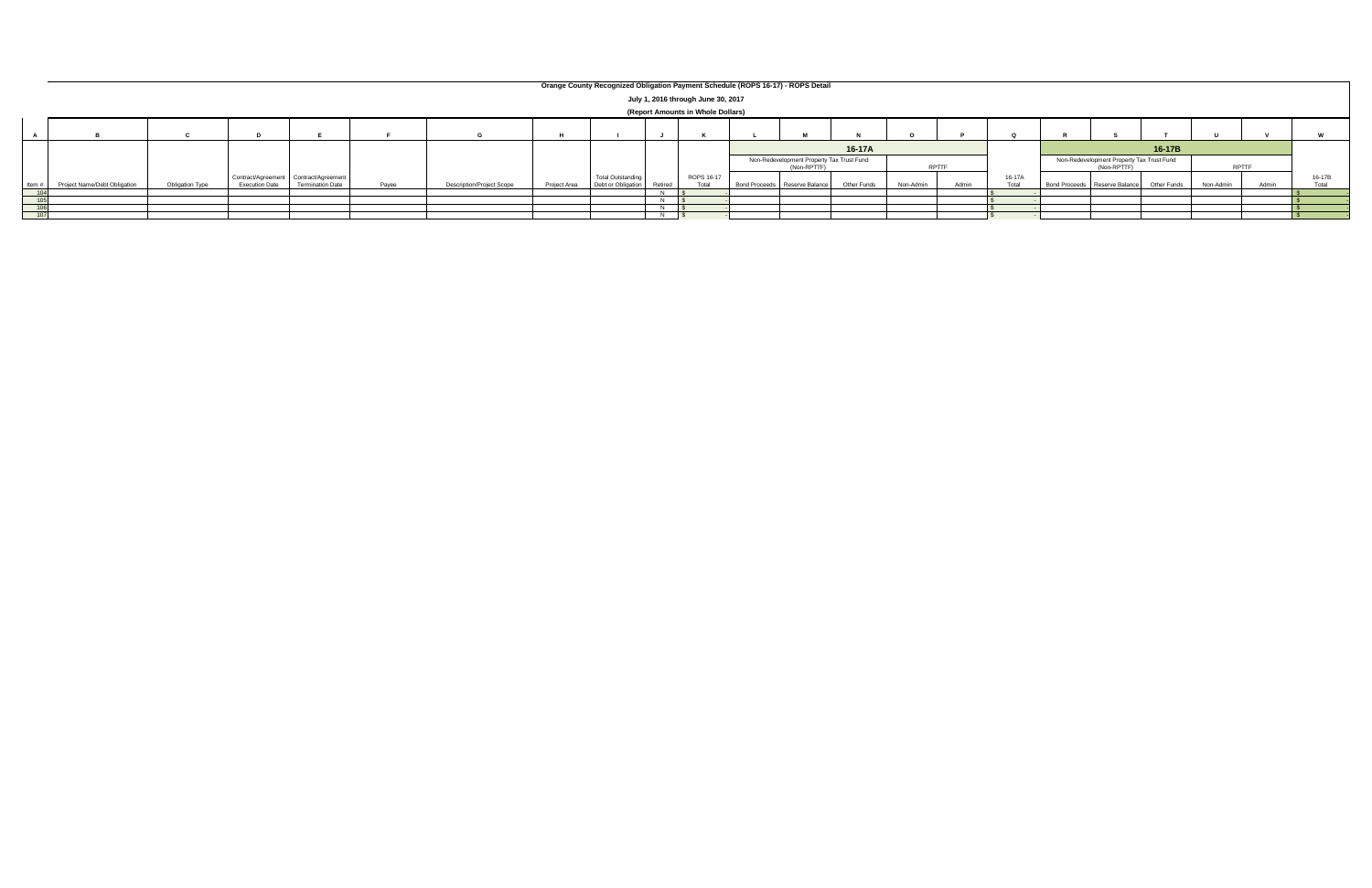|                 | Pursuant to Health and Safety Code section 34177 (I), Redevelopment Property Tax Trust Fund (RPTTF) may be listed as a source of payment on the ROPS, but only to the extent no other funding source is available<br>or when payment from property tax revenues is required by an enforceable obligation. For tips on how to complete the Report of Cash Balances Form, see CASH BALANCE TIPS SHEET |                              |                                      |                               |                                      |                           |                          |                 |
|-----------------|-----------------------------------------------------------------------------------------------------------------------------------------------------------------------------------------------------------------------------------------------------------------------------------------------------------------------------------------------------------------------------------------------------|------------------------------|--------------------------------------|-------------------------------|--------------------------------------|---------------------------|--------------------------|-----------------|
| A               | B                                                                                                                                                                                                                                                                                                                                                                                                   | $\mathbf{C}$                 | D                                    | E.                            | F.                                   | G                         | H                        |                 |
|                 |                                                                                                                                                                                                                                                                                                                                                                                                     |                              |                                      | <b>Fund Sources</b>           |                                      |                           |                          |                 |
|                 |                                                                                                                                                                                                                                                                                                                                                                                                     |                              | <b>Bond Proceeds</b>                 |                               | <b>Reserve Balance</b>               | Other                     | <b>RPTTF</b>             |                 |
|                 |                                                                                                                                                                                                                                                                                                                                                                                                     |                              |                                      | Prior ROPS<br>period balances | Prior ROPS<br><b>RPTTF</b>           |                           |                          |                 |
|                 |                                                                                                                                                                                                                                                                                                                                                                                                     | Bonds issued on<br>or before |                                      | and DDR RPTTF<br>balances     | distributed as<br>reserve for future | Rent,                     | Non-Admin                |                 |
|                 | <b>Cash Balance Information by ROPS Period</b>                                                                                                                                                                                                                                                                                                                                                      | 12/31/10                     | Bonds issued on<br>or after 01/01/11 | retained                      | period(s)                            | grants,<br>interest, etc. | and<br>Admin             | <b>Comments</b> |
|                 | ROPS 15-16A Actuals (07/01/15 - 12/31/15)                                                                                                                                                                                                                                                                                                                                                           |                              |                                      |                               |                                      |                           |                          |                 |
|                 | 1 Beginning Available Cash Balance (Actual 07/01/15)                                                                                                                                                                                                                                                                                                                                                |                              |                                      |                               |                                      |                           | 6,960,788                |                 |
|                 | 2 Revenue/Income (Actual 12/31/15)<br>RPTTF amounts should tie to the ROPS 15-16A distribution from the<br>County Auditor-Controller during June 2015                                                                                                                                                                                                                                               |                              |                                      |                               |                                      |                           | 8,751,198                |                 |
|                 | 3 Expenditures for ROPS 15-16A Enforceable Obligations (Actual<br>12/31/15                                                                                                                                                                                                                                                                                                                          |                              |                                      |                               |                                      |                           |                          |                 |
|                 | 4   Retention of Available Cash Balance (Actual 12/31/15)                                                                                                                                                                                                                                                                                                                                           |                              |                                      |                               |                                      |                           | 2,307,339                |                 |
|                 | RPTTF amount retained should only include the amounts distributed as<br>reserve for future period(s)                                                                                                                                                                                                                                                                                                |                              |                                      |                               |                                      |                           | 6,353,056                |                 |
|                 | 5   ROPS 15-16A RPTTF Balances Remaining                                                                                                                                                                                                                                                                                                                                                            |                              |                                      |                               |                                      |                           |                          |                 |
|                 |                                                                                                                                                                                                                                                                                                                                                                                                     |                              |                                      | No entry required             |                                      |                           |                          |                 |
| $6\overline{6}$ | <b>Ending Actual Available Cash Balance</b><br>C to G = $(1 + 2 - 3 - 4)$ , H = $(1 + 2 - 3 - 4 - 5)$                                                                                                                                                                                                                                                                                               |                              |                                      |                               |                                      |                           | 7,051,591                |                 |
|                 | ROPS 15-16B Estimate (01/01/16 - 06/30/16)                                                                                                                                                                                                                                                                                                                                                          |                              |                                      |                               |                                      |                           |                          |                 |
|                 | 7 Beginning Available Cash Balance (Actual 01/01/16)<br>$(C, D, E, G = 4 + 6, F = H4 + F4 + F6, and H = 5 + 6)$                                                                                                                                                                                                                                                                                     |                              | \$                                   | $\sqrt{3}$                    | $6,353,056$ \$<br><b>S</b>           |                           | 7,051,591<br><b>S</b>    |                 |
|                 | 8  Revenue/Income (Estimate 06/30/16)<br>RPTTF amounts should tie to the ROPS 15-16B distribution from the<br>County Auditor-Controller during January 2016                                                                                                                                                                                                                                         |                              |                                      |                               |                                      |                           | 89,315                   |                 |
|                 | 9 Expenditures for ROPS 15-16B Enforceable Obligations (Estimate<br>06/30/16)                                                                                                                                                                                                                                                                                                                       |                              |                                      |                               |                                      |                           | 171,012                  |                 |
|                 | 10 Retention of Available Cash Balance (Estimate 06/30/16)<br>RPTTF amount retained should only include the amounts distributed as<br>reserve for future period(s)                                                                                                                                                                                                                                  |                              |                                      |                               |                                      |                           |                          |                 |
|                 | 11 Ending Estimated Available Cash Balance (7 + 8 - 9 -10)                                                                                                                                                                                                                                                                                                                                          | $\mathbf{\hat{s}}$           | \$                                   | \$                            | $6,353,056$ \$<br>\$                 |                           | 6,969,894<br>$$^{\circ}$ |                 |

## **Orange County Recognized Obligation Payment Schedule (ROPS 16-17) - Report of Cash Balances (Report Amounts in Whole Dollars)**